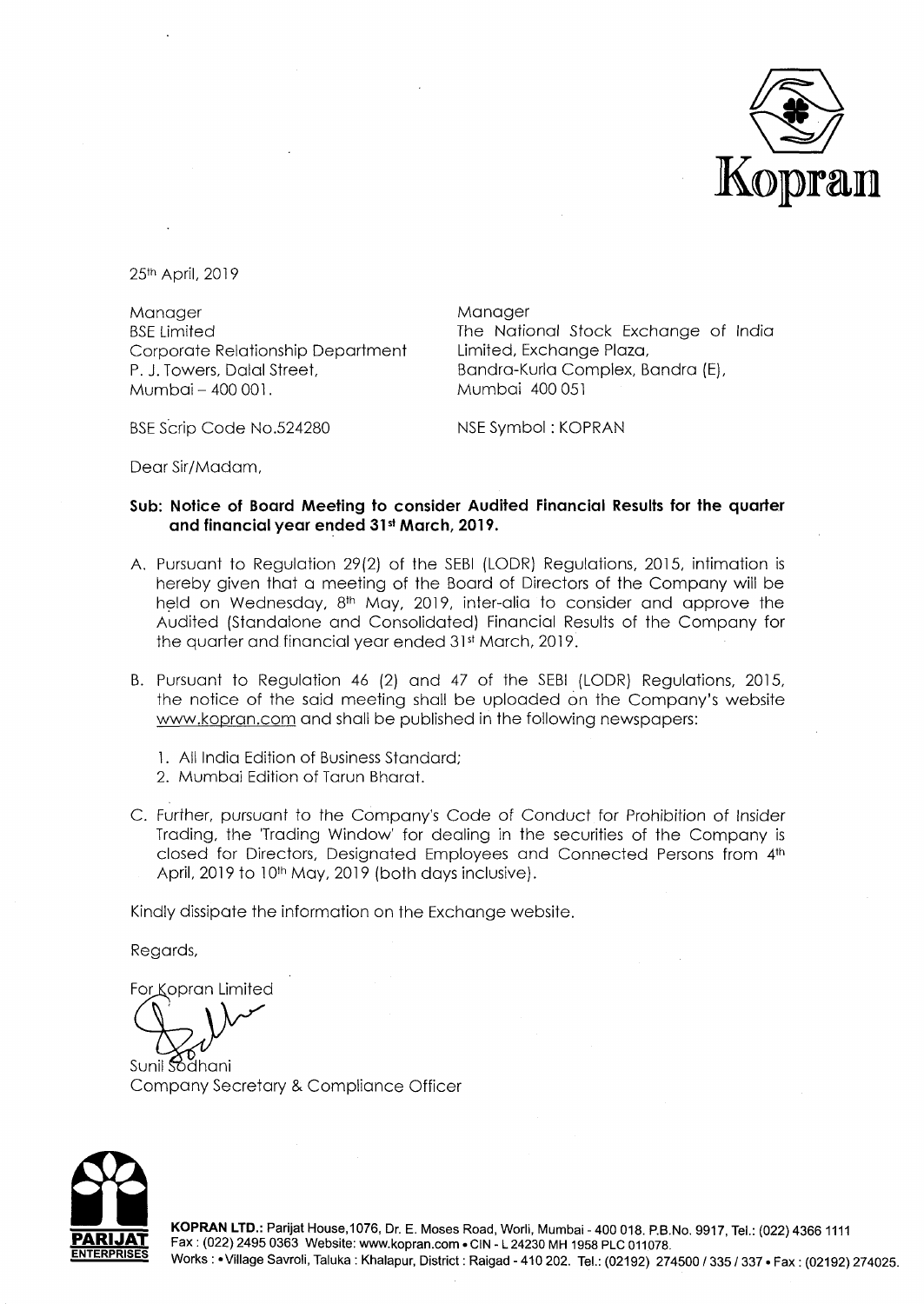

## **Kopran Limited**

Regd. Office: Parijat House, 1076, Dr. E. Moses Road, Worli, Mumbai - 400 018. CIN: L24230MH1958PLC011078 Website: www.kopran.com, Email ID: investors@kopran.com, Tel. No.: 022-43661111 Fax No.: 022-24950363

## **NOTICE**

Notice is hereby given pursuant to Regulation 29 read with Regulation 47 of SEBI (Listing Obligations and Disclosure Requirements) Regulations, 2015 that the meeting of the Board of Directors of Kopran Limited has been convened to be held at the Registered Office of the Company at Mumbai on Wednesday, 8th May, 2019 inter-alia to consider and approve Audited Standalone and Consolidated Financial Results for the Fourth Quarter and Year Ended 31st March, 2019.

After declaration of the results the same shall be displayed on the Company's Website at www.kopran.com and also on the website of Stock Exchanges i.e. www.nseindia.com and www.bseindia.com

Place: Mumbai Date: 2nd May, 2019

For Kopran Limited Sunil Sodhani Company Secretary & Compliance Officer